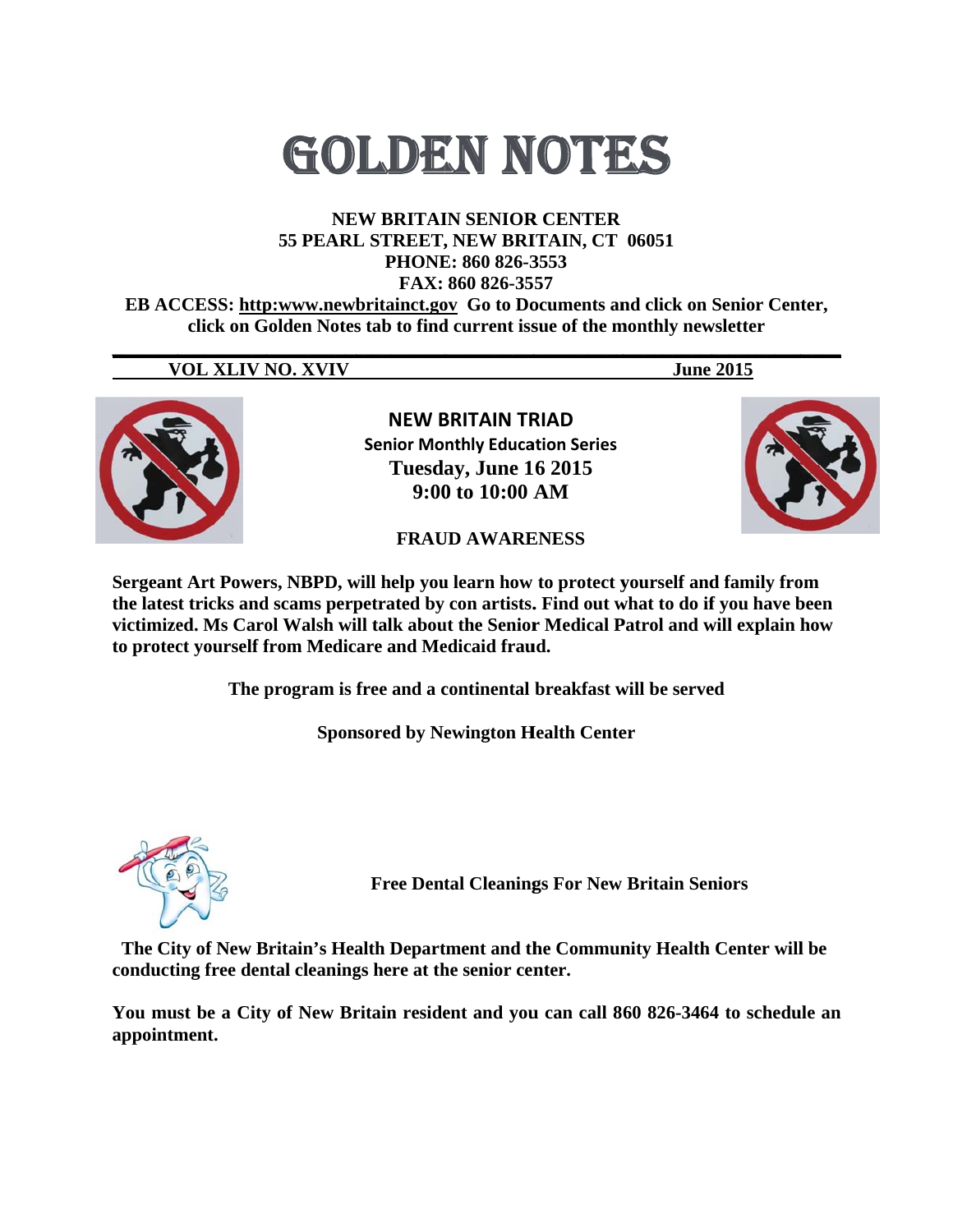# **F FRIDAY A AT THE M MOVIES**



 $\bf{T}$ he movie for June 19 $^{\rm th}$  will be Paul Blart Mall Cop starring Kevin James. Mild-mannered Paul Blart has always had huge dreams of becoming a State Trooper. Until then, he patrols the local mall as a security guard. Join us at  $12:45$  pm on June  $19<sup>th</sup>$  for this very **entertain ning film.** 

## **BOOK GROUP**

**The New Britain Public Library and the Senior Center's monthly book group will be meeting on Tuesday, June 16th here at the Senior Center at 1:00 pm. The book read for** June will be reader's choice of any book written by Ngaio Marsh.

## **Spe ecial Bingo**

**Monsignor Bojnowski Manor will be sponsoring a special bingo here at the senior center on Thursday, June 4<sup>th</sup> starting at 1:00 PM. Stop by and join your friends and fellow** members for an afternoon to fun.



## **POLISH FOLK MUSIC**

On Tuesday, June 16 at 11:00 am, Ed Suchecki and Sam Kimble and vocalists **Ch hristine will be playing f folk music f for all to enj njoy. Stop by y and enjoy y the traditio** music and remember to sign up for lunch. **w**<br>ional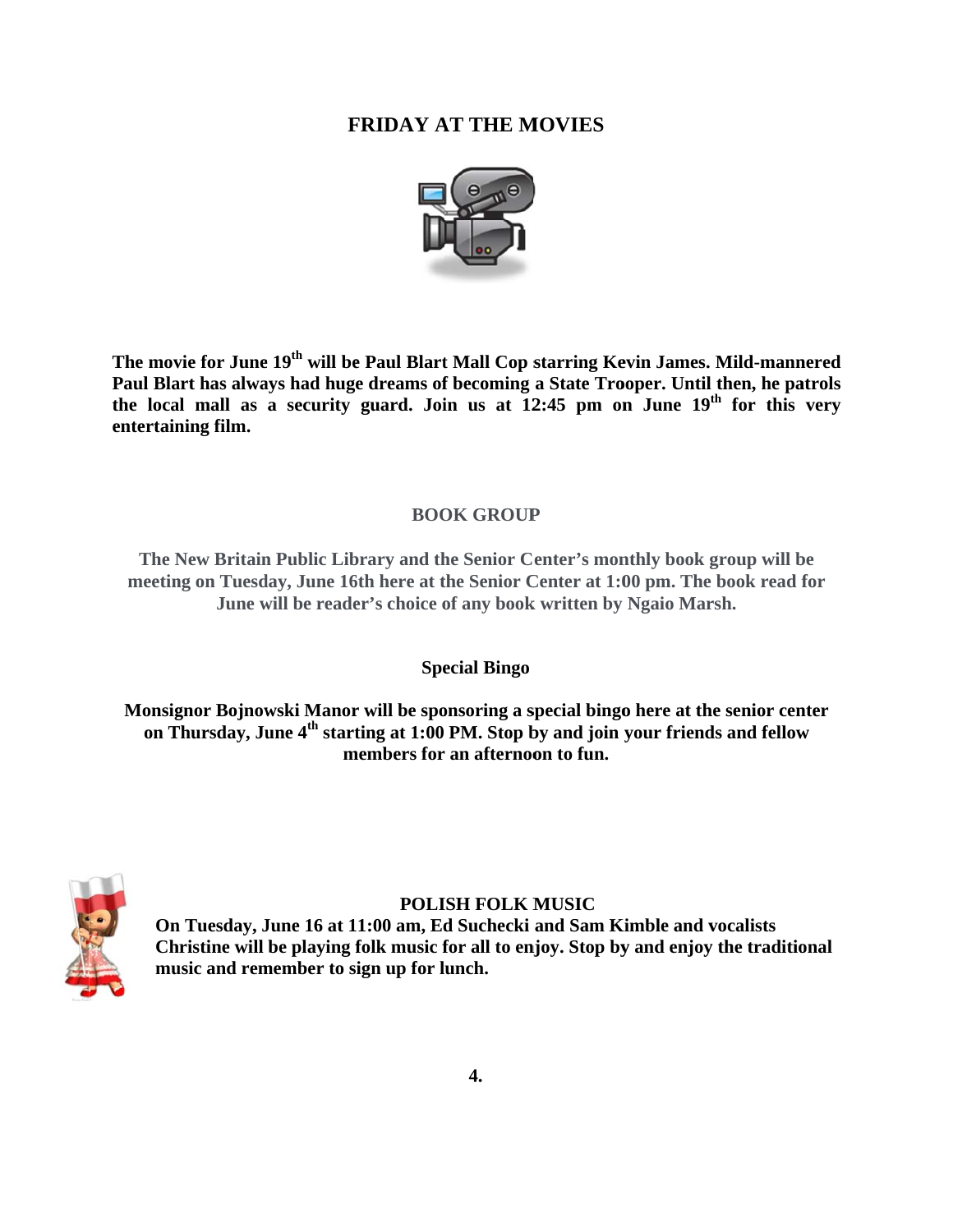#### **DAILY CALENDAR OF ACTIVITIES JUNE 2015**

**Monday** 

**8:15 am to 11:10 am– Snack bar open 8:45 am to 9:15am. – Line Dancing Instruction for persons wishing to learn line dancing 9:15 am to 10:00 am – Art class open 9:15 am to 10:00 am – Exercise Class Senior appropriate class with Chris 10:15 am to 11:00 am – Line dancing class 12:45am to 3:00 pm - Bingo** 

**Tuesday** 

**8:15 am to 11:00 am. – Snack Bar open 8:30 am to 9 am - Line Dancing Instruction for person wishing to learn line dancing 9:15 am to 10:15 am – Exercise Class Senior appropriate exercise class with Chris 9:15 am to 1:30 pm – Craft group meets 10:30 am to 11:15 am – Line dancing with Chris 1:00 pm to 3:30 pm – Craft group meets** 

**Wednesday** 

**8:15 am to 11:00 am – Snack bar open 9:30 am to 11:30 am – Pinochle Club 9:15 am to 11:30 am – Art Class open 1:00 pm to 3:00 pm – Ballroom Dancing** 

**Thursday 8:15 am to 11:00 am – Snack bar open 9:00 am to 10:00 am –ZUMBA 9:15 am to 11:30 am – Craft Group meets 1:00 pm to 3:30 pm – Pinochle Club 1:00 pm to 3:30 pm – Craft group meets** 

**Friday 8:15 am to 11:00 am – Snack bar open 9:00 am to 3:00 pm Income Tax – Call for an appointment 9:15 am to 11:30 am – Art class open 1:15 pm to 3:30 pm – Square Dancing**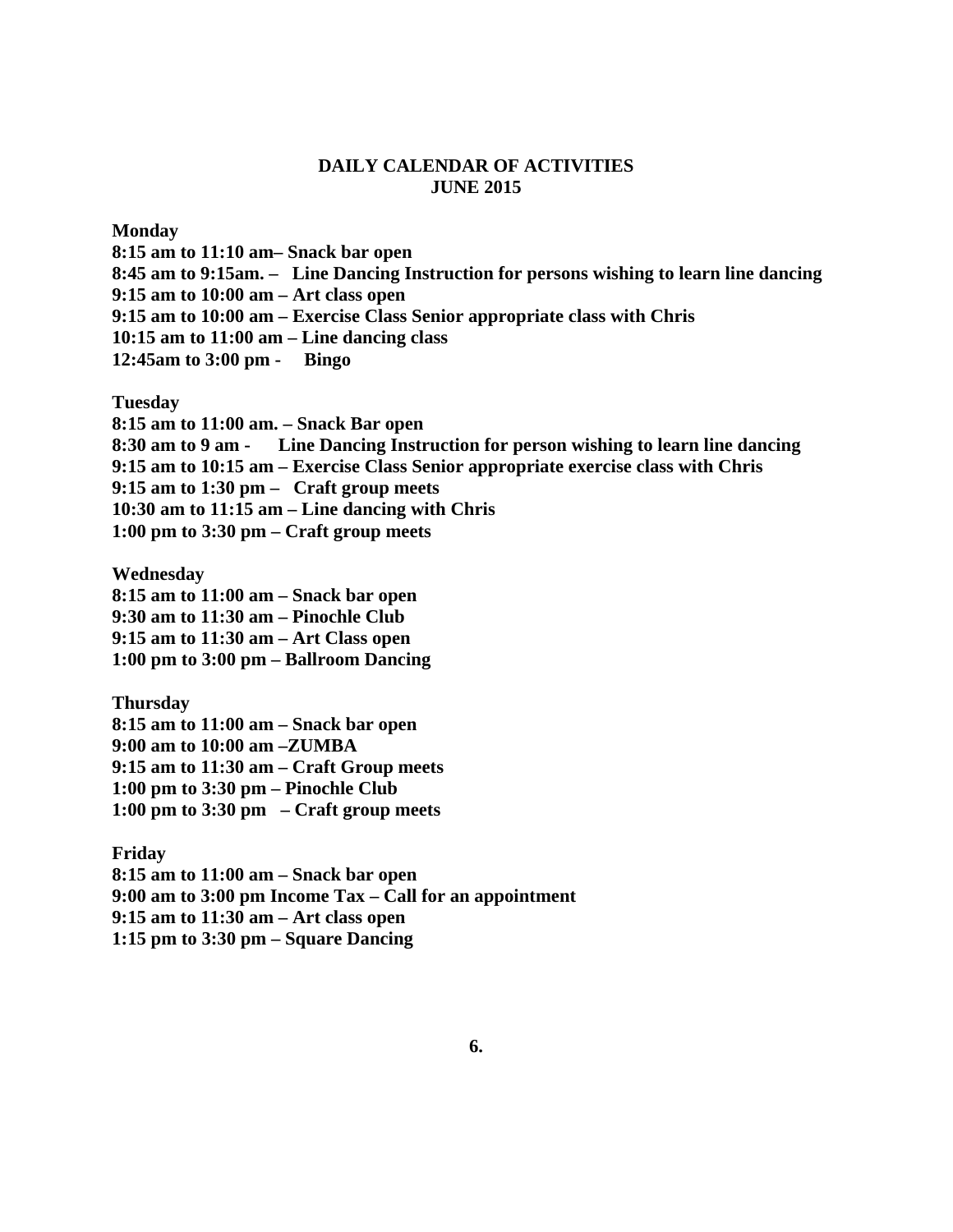#### **SERVICES BY APPOINTMENT DIAL-A-RIDE**

**At least a 2-day notice is required for rides to the Senior Center, medical appointments, shopping and other destinations at any time within the month. Call 826-3555 for an appointment. There is a suggested donation of \$1.50 each way.** 

**MEDICARE/MEDICAL INSURANCE INFORMATION** 

**Persons seeking help in filing Medicare claims or appeals, interpreting medical bills and assistance in making decisions concerning Medicare supplemental insurance can make an appointment with Senior Center Staff by calling the Center at 860 826-3553. Advice on Living Wills and how to deal with advance medical directives is also available.** 

#### **FROM THE NURSING DESK**

**City of New Britain Residents 60 and older with NO dental insurance don't forget to sign up for a FREE dental cleaning at the NEW BRITAIN SENIOR CENTER . The appointments will be made for the week of June 22, 2015. Please contact the New Britain Health Department at 860-826-3464 and ask to speak with one of the nurses to get your name on the list.** 

|  | <b>GOLDEN NOTES SUBSCRIPTIONS</b> |  |
|--|-----------------------------------|--|
|  |                                   |  |

| <b>NAME</b>                                       |                   | <b>DATE</b> |
|---------------------------------------------------|-------------------|-------------|
| <b>STREET</b>                                     |                   |             |
| ADDRESS ADDRESS                                   |                   |             |
|                                                   | <b>STATE</b>      | <b>ZIP</b>  |
| <b>CODE</b>                                       |                   |             |
|                                                   | <b>CELL PHONE</b> |             |
| $#$ and $#$                                       |                   |             |
| Make checks payable to: NEW BRITAIN SENIOR CENTER |                   |             |
| <b>Return to:</b>                                 |                   |             |
| <b>GOLDEN NOTES</b>                               |                   |             |
| <b>New Britain Senior Center</b>                  |                   |             |
| <b>55 Pearl Street</b>                            |                   |             |
| New Britain, CT 06051                             |                   |             |
| Annual Fee: \$6.00 non refundable                 |                   |             |
| Cash____Check_____                                |                   |             |
| New Subscription_____                             |                   |             |
| Renewal                                           |                   |             |
|                                                   | ς                 |             |